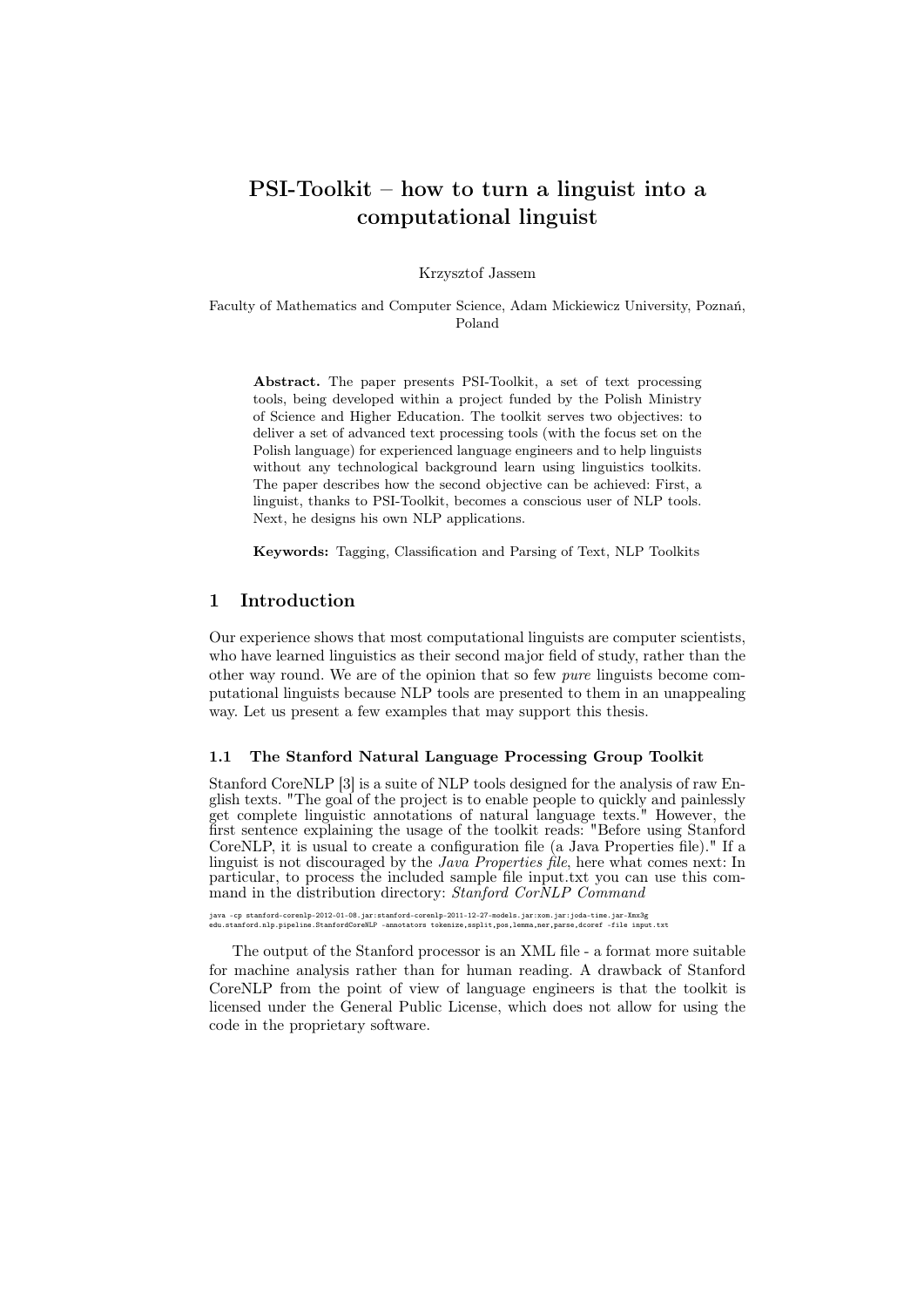#### 2 Krzysztof Jassem

# 1.2 UIMA Project

"Unstructured Information Management applications are software systems that analyze large volumes of unstructured information in order to discover knowledge that is relevant to an end user" ([4]). The tools (annotators) in the UIMA Project are available only as Java source codes and need compilation under a Java development environment. A potential user needs at least a preliminary course in Java programming in order to benefit from the UIMA project.

# 1.3 Teaching Basic Programming to Linguists

An attempt to use Stanford CoreNLP, UIMA or similar toolkits may tempt a linguist to learn basic programming skills. One of the manuals intended for linguists is Martin Wieser's [2]. The introduction sounds encouraging: "This book is mainly intended as an introduction to programming for linguists without any prior programming experience". The author of this paper tried to follow this approach with a group of bright students at interdisciplinary PhD studies: Language, Society, Technology and Cognition funded by the European Social Fund ([5]). At the end of the 16-hour course students had the skills to write Perl programs that could lemmatize, form frequency lists or concordance lists. When the course and the exam were over, the students asked why they should write programs like those instead of using existing tools. The argument that existing tools may not always satisfy their specific needs, did not seem convincing to them.

# 1.4 Natural Language Toolkit (NLTK)

Natural Language Toolkit [6] is geared towards less experienced users. The user downloads three files and soon is offered valuable results of text processing. There are two small "buts": 1) NLTK basic tools work on texts delivered by the authors or textual files, which first have to be converted to the NLTK format. 2) The Python GUI is in fact a form of the command line (not a graphical interface a linguist is used to work with).

### 1.5 General Architecture for Language Engineering (GATE)

GATE ([7]) is one of the most mature NLP toolkits, dating from 1995. The system is intended for both language engineers who can develop their programs including GATE modules and for linguists who can write their own grammars for GATE tools. A linguist can process his own (set of) documents (of various formats). However, in order to obtain the first annotation, the user must overcome a few difficulties. First, he has to load a CREOLE plugin. Then, it is required to create processing resources. Next, an application has to be set up from the processing resources. The application is not likely to work, as two hardly obvious conditions must be fulfilled: 1) Each process forming the application must be assigned to a specific document, 2) The pipelines of processes must be "logical".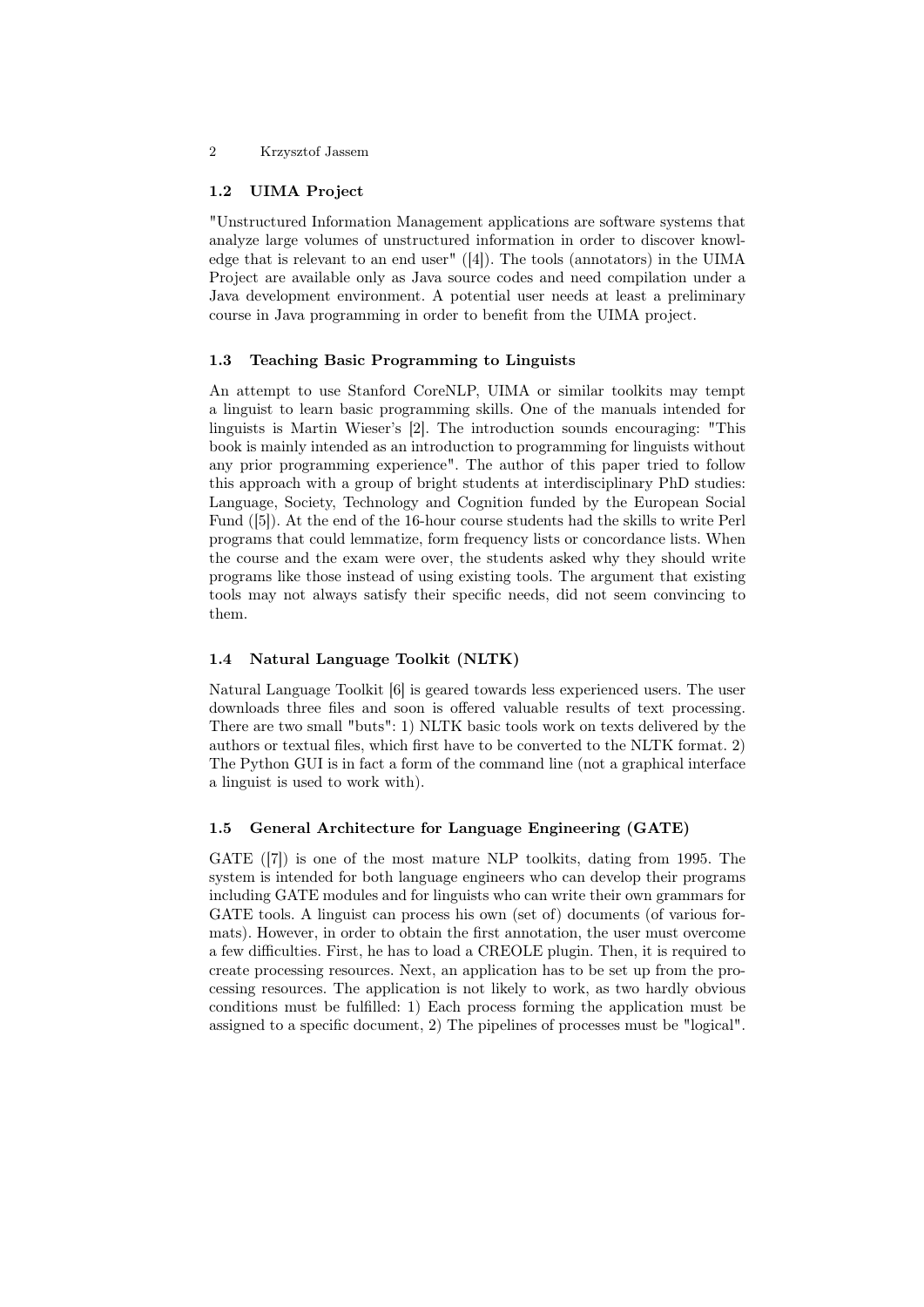Contrary to reasonable expectation the user will not see the immediate result of processing displayed on the screen, but has to go to Language resources to be able to view them.

# 1.6 Apertium

Apertium ([8]) is a free open-source machine translation platform that provides an engine for using existing machine translation systems as well as building new ones. Two features make the toolkit attractive for linguists: 1) the translation window, thanks to which a user may easily and immediately obtain the result of translation, 2) user-friendly means of creating self-developed systems (it suffices to edit a few dictionary files and a rule file to design an MT system).

We would like to take the Apertium approach in PSI-Toolkit. However, we would like to expand the domain of the toolkit so that it could assist in various linguistic tasks, not only Machine Translation.

# 2 PSI-Toolkit

### 2.1 PSI-Toolkit outline

PSI-Toolkit is a set of tools designed for text processing, released under Lesser General Public License. This is a free license, which, in addition to GPL, could be linked with proprietary software and further distributed under any terms. The toolkit is intended for both language engineers and pure linguists (without computer education). The former group of users should be satisfied with Java, Perl and Python libraries, whereas the latter group is encouraged to use PSI-Toolkit by means of a user-friendly web portal.

# 2.2 PSI-Toolkit processors

The programs included in the PSI-Toolkit are called PSI-processors. There are three types of PSI-processors: readers, annotators and writers. Readers process the text (input either from keyboard or from a file) in order to initialize the main data structure, a so-called PSI-lattice (see [1] for the description of the PSIlattice). Annotators (e.g. a tokenizer, a lemmatizer, a parser) add new edges to the PSI-lattice. Writers convert the PSI-lattice to a graphical or textual format and re-direct the result to the output device.

PSI-Toolkit readers PSI-Toolkit readers read all formats of files listed in [9] and additionally .pdf files. A reader initializes the PSI-Lattice by converting individual characters of the textual content into vertices of the lattice. For instance, in the web version of the toolkit, the text typed into the edit window is processed by txt-reader.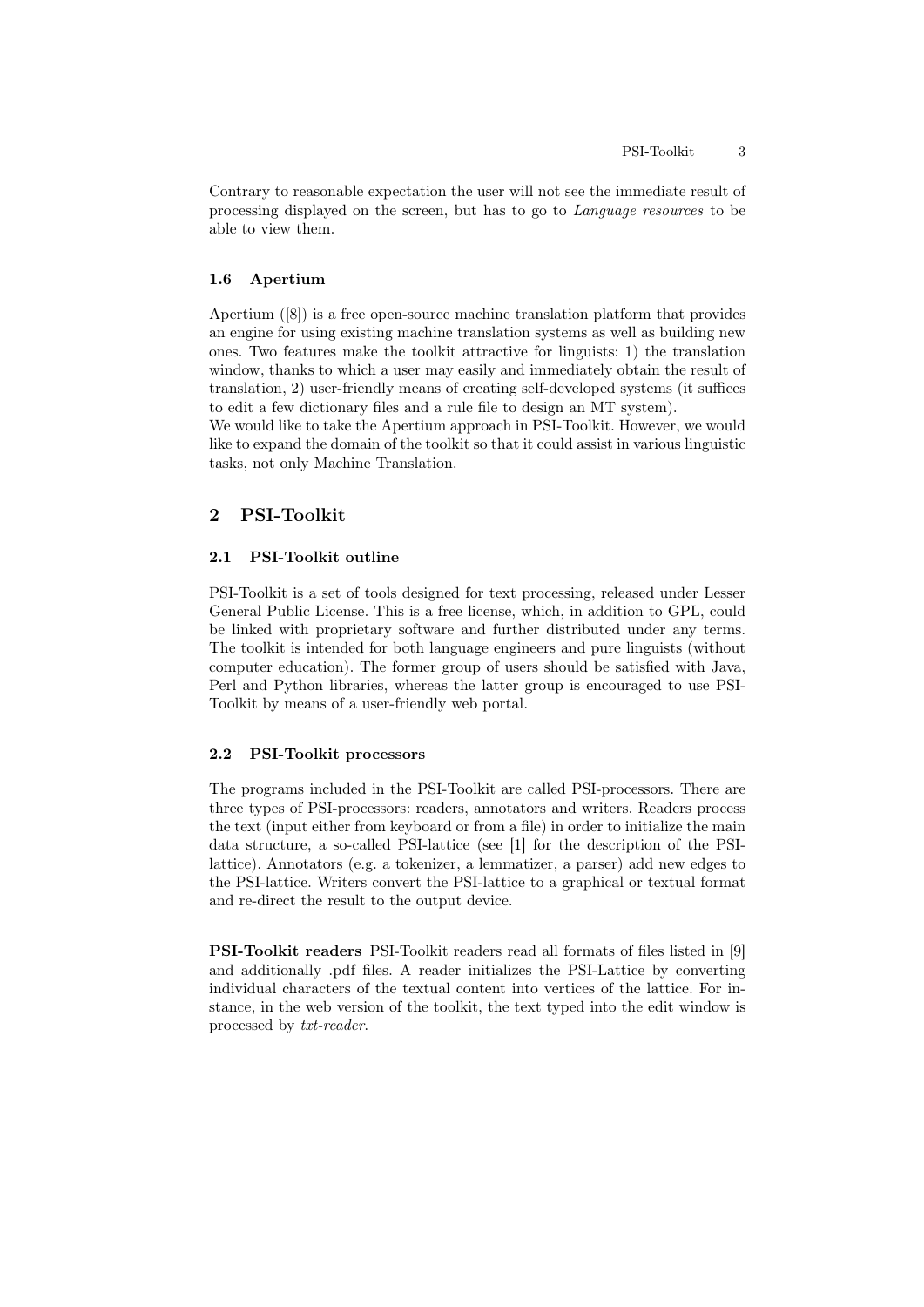4 Krzysztof Jassem

PSI-Toolkit annotators PSI-Toolkit annotators are core processes in the system. The current version supports, among others, a tokenizer, a sentence-splitter, a lemmatizer and a shallow parser. A unique annotator is a bilexicon processor, which returns all the equivalents of all possible translations of input lemmas.

PSI-Toolkit writers PSI-Toolkit writers are a distinguishing feature of the project. There are two types of PSI writers: textual and graphical. The former return a textual representation of the PSI-lattice, whereas the latter display its visual representation. Both types can be customized by a user, who can filter the labels of edges to be returned. Also, the output of the textual writer may be simplified by filtering the information attached to edges.

# 2.3 PSI-Toolkit web portal

The PSI-Toolkit portal is accessible via a web browser at [10]. Fig. 1 shows an example of using the toolkit in a web window.



Fig. 1. PSI-Toolkit web portal

The user types a text into the edit window, e.g. Piękna gra trwała długo. (Eng. A beautiful game lasted long.) and specifies a command: a sequence of processors to execute. (This is facilitated by a list of prompts: most often used commands.) The processors are run in the order specified in the command. The exemplary sentence consists of ambiguous words (word ambiguity in the Polish language is an irregular phenomenon). Piękna is the feminine form of the adjective piękny or the genitive form of the noun piękno (Eng. beauty). Gra is the base form of the noun gra (Eng. game) or a form of the verb grać (Eng. to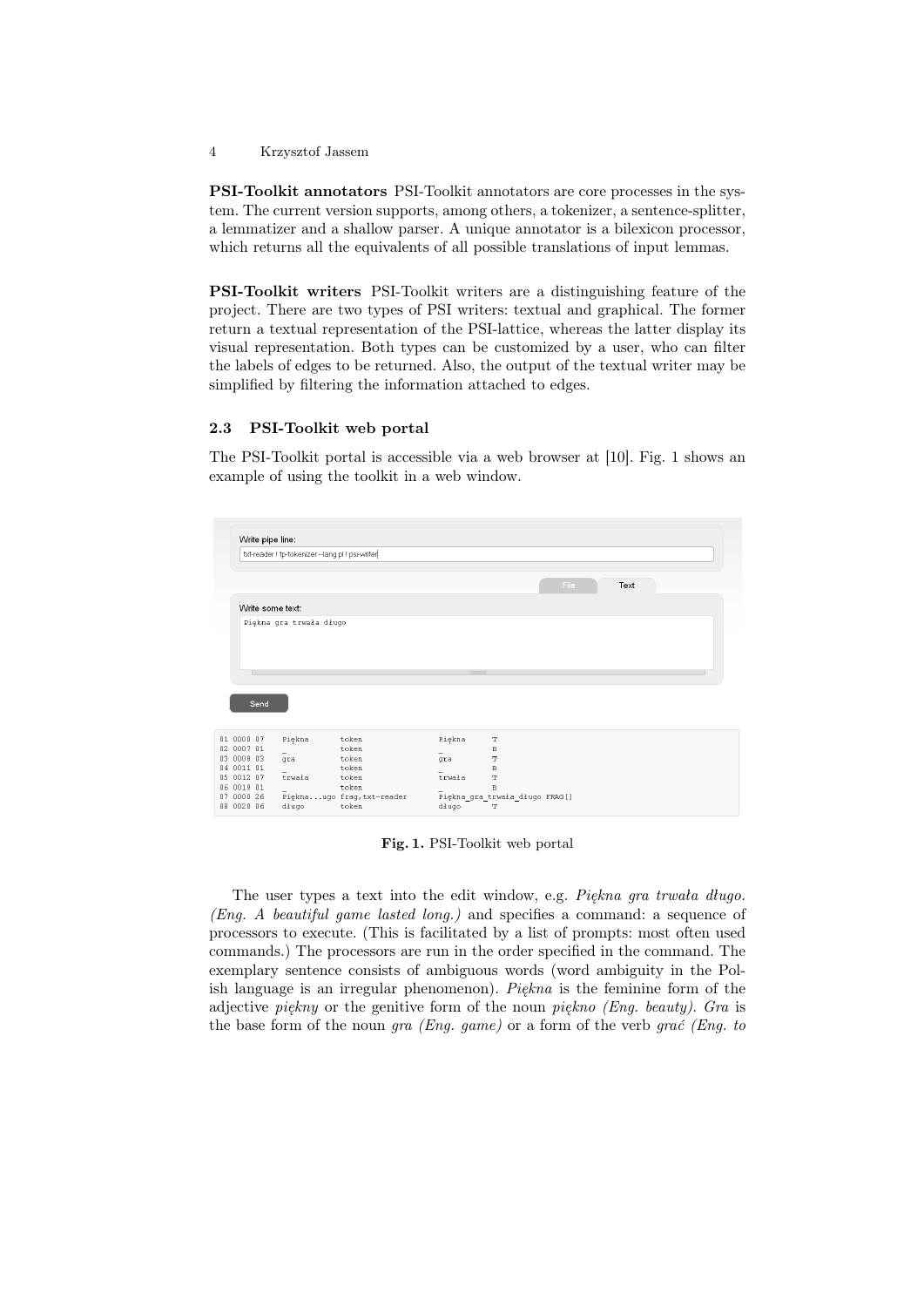play). Trwała is the past form of the verb trwać (Eng. to last) or the feminine form of the adjective trwały (Eng. long-lasting), or the base form of the noun trwała (Eng. durable haircut). The only unambiguous word, the adverb długo  $(Eng. long)$  determines the syntactic interpretation of the whole expression. The PSI output lists each edge of the PSI-lattice in a separate line. In Fig. 1: Line 01 corresponds to the edge spanning over the first 6 characters of the input (start position is equal to 0000, offset counted in bytes is equal to 0007, as  $e$  is represented by two bytes). Line 02 describes the space between the first and the second token of the input. Line 07 corresponds to the edge spanning over the whole input (the edge has been constructed by  $txt-reader)$ .

# 2.4 Linux distribution

PSI-Toolkit is also distributed in the form of two Linux binaries: PSI-Pipe and PSI-Server. PSI-Pipe may be installed and used on personal computers, whereas PSI-server allows for the creation of other PSI-Toolkit web pages.

# 2.5 PSI pipeline

The PSI-toolkit command is specified as a pipeline of processors. If PSI-Toolkit is used under Linux on a personal computer, the processors should be invoked in a bash-like manner. For example, in order to process the string Piękna gra trwała długo in the way equivalent to that shown in Figure 1, the following pipeline should be formed:

```
>echo 'Piękna gra trwała długo' |
psi_pipe ! txt_reader ! tp-tokenizer --lang pl ! psi-writer
```
Interestingly this approach allows for using standard Linux commands e.g. sort, grep besides PSI pipelines. Moreover, PSI processors may be replaced or supplemented by external tools in the PSI pipeline. The PSI engine will add annotations provided by external tools to the PSI-lattice. It is admissible to use two different processors of the same type in the same pipeline. For example, running two different sentence splitters in the same process (in any order) may result in two different sentence splits. The ambiguity is stored in the PSI-lattice (it may or may not be resolved in further processing).

#### 2.6 Switches

The use of the PSI processor may be customized be means of switches (options). Table 1 shows the list of admissible switches for *simple-writer*, the processor for printing the PSI-lattice in a simple, human-readable way.

### 2.7 Examples of usage

A combination of processors may result in an output format customized to the user's needs. Table 2 shows the results printed by simple-writer customized to show respectively: a) only tokens, b) only lemmas or c) only lexemes.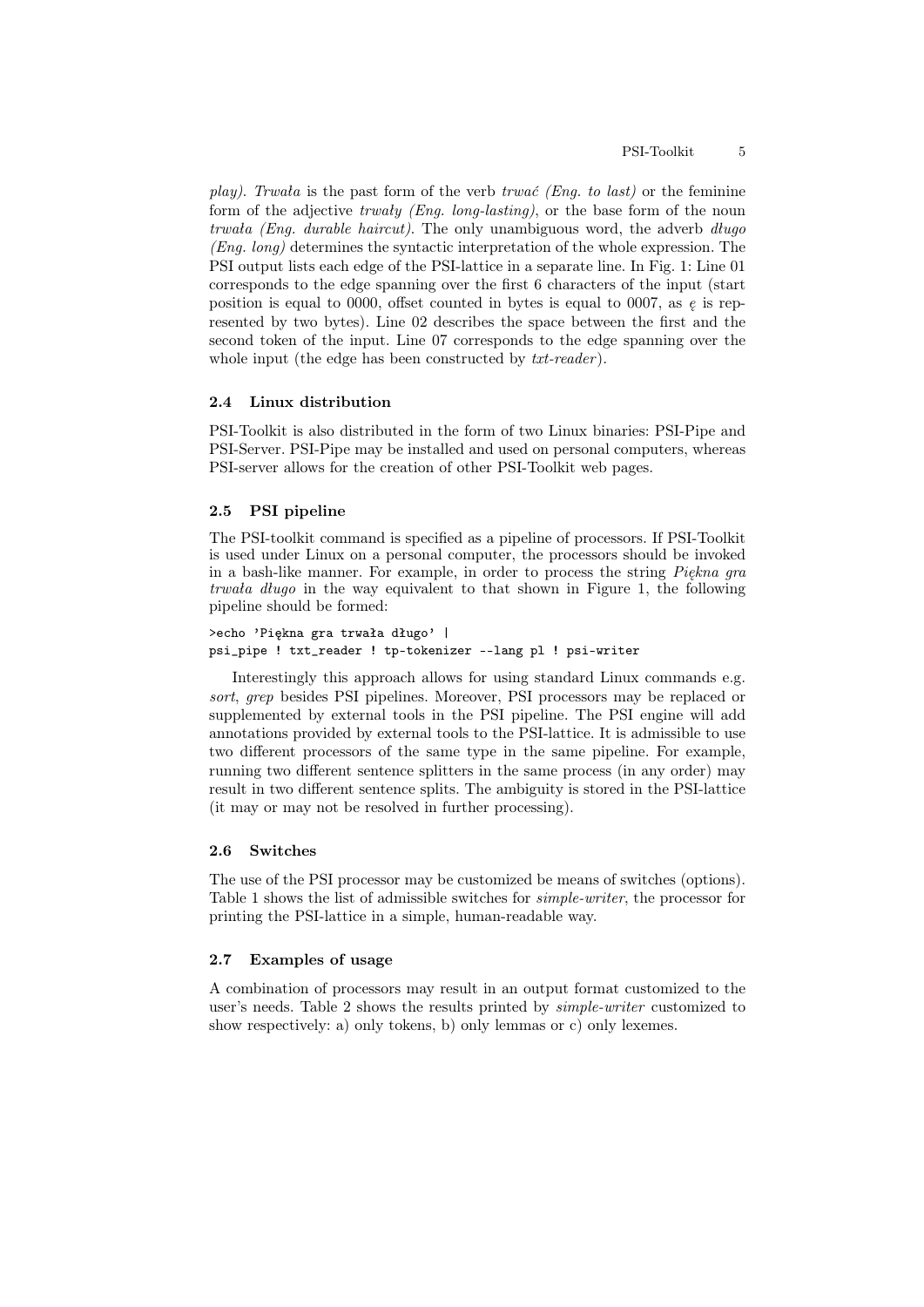6 Krzysztof Jassem

| <b>Table 1.</b> Use of switches for <i>simple-writer</i> |  |  |  |  |  |  |
|----------------------------------------------------------|--|--|--|--|--|--|
|----------------------------------------------------------|--|--|--|--|--|--|

| -sep arg     | set separator between basic edges                    |  |  |  |
|--------------|------------------------------------------------------|--|--|--|
|              | -alt-sep arg set separator between alternative edges |  |  |  |
| $l$ -linear  | skip cross-edges                                     |  |  |  |
| $ $ -no-alts | skip alternative edges                               |  |  |  |
|              | -with-blank do not skip edges for 'blank' characters |  |  |  |
| $-tag \arg$  | filter edge tags                                     |  |  |  |

Table 2. Output of simple-writer depends on tag filtering

| Piekna | piękno piękny                         | $ piekno+subst piekny+adj$                                                                                                    |
|--------|---------------------------------------|-------------------------------------------------------------------------------------------------------------------------------|
| gra    | gra grać                              | $ gra + subs gra\acute{c} + verb$                                                                                             |
| trwała |                                       | $ \text{trwać}  \text{trwała}  \text{trwały}  \text{trwać}+\text{verb}  \text{trwała}+\text{subst}  \text{trwały}+\text{adj}$ |
| dugo   | diugo                                 | długo+adv                                                                                                                     |
|        | $ a\rangle$ tokens $ b\rangle$ lemmas | $ c $ lexemes                                                                                                                 |

Table 3 shows the output if the pipeline contains the bilexicon command.

By the end of the project a combination of PSI-processors will deliver on-line translation.

The visual writer displays either the whole lattice built by the processors or a part of it, if tag-filtered.

Fig. 2 shows the whole lattice after the lemmatization .

Fig. 3 displays the lattice without character vertices.

## 2.8 Java, Perl, Python libraries

PSI tools are also accessible as libraries of selected programming languages. The user may include the PSI tools as Java, Perl or Python modules.

# 2.9 Natural languages processed by PSI-Toolkit

There are no restrictions on languages analyzed by PSI processors (UTF-8 is used). One PSI pipeline may consist of processors defined for various languages. However, the tools delivered by the authors are oriented mainly towards the Polish language (some processors are also defined for English). The authors hope that PSI-Toolkit will bring together the Polish language processing tools, which are dispersed (see [11] for an exhaustive list of NLP tools and resources for Polish). The proof of this concept has been implemented on the morphosyntactical

Table 3. Output of simple-writer depends on tag filtering

| $\begin{bmatrix} \text{beauty} + \text{subst} \\ \text{beautiful} + \text{adj} \\ \text{excellent} + \text{adj} \end{bmatrix}$ |
|--------------------------------------------------------------------------------------------------------------------------------|
| $\gamma$  game+subst play+verb                                                                                                 |
| $ last+verb stay+verb abide+verb permanent+adj durable+adj lasting+adj $                                                       |
| $long+adv$                                                                                                                     |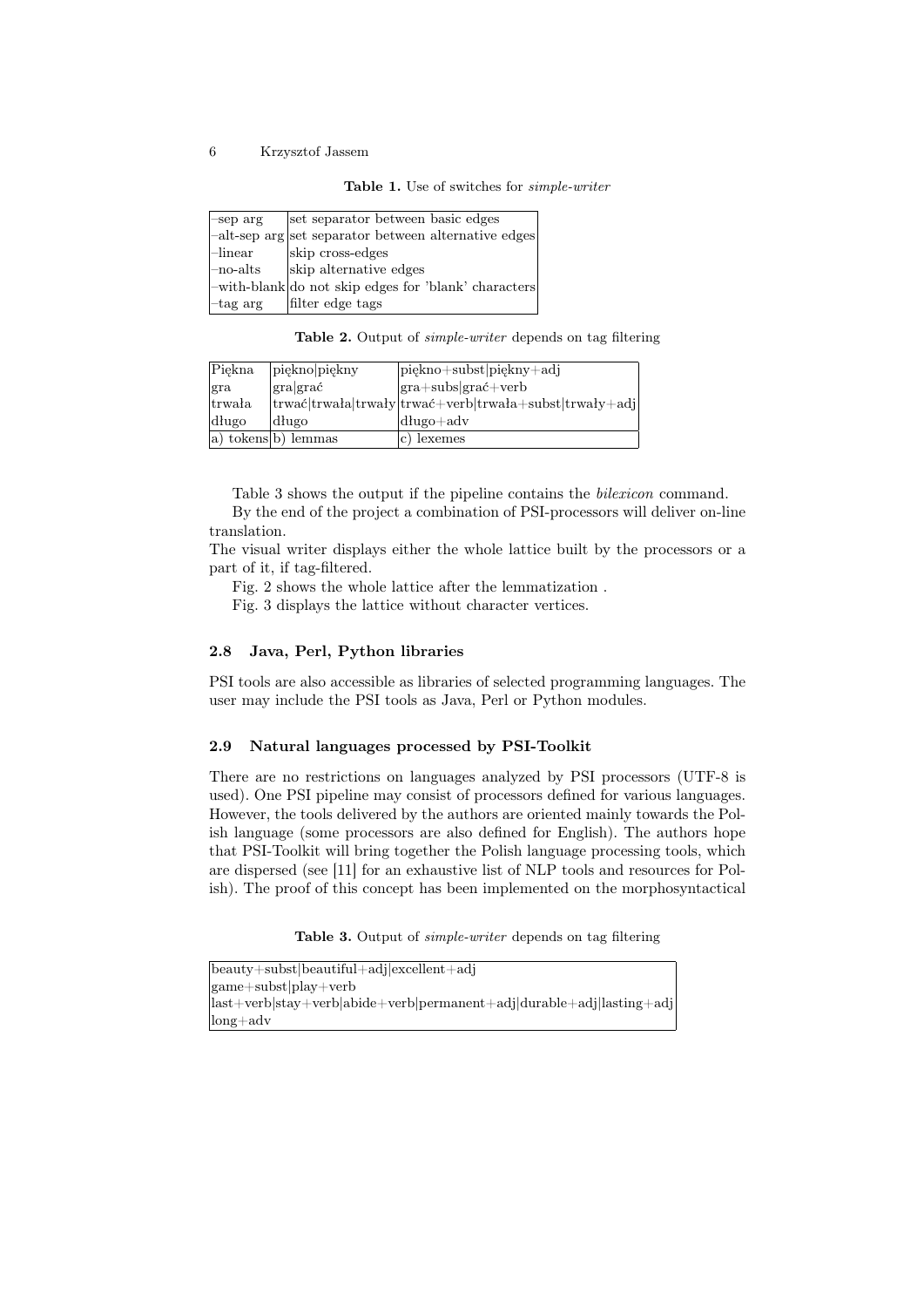

Fig. 2. Output of the PSI graphical writer: PSI-lattice after lemmatization



Fig. 3. Output of the PSI graphical writer: PSI-lattice without character vertices

level: the external morphological lemmatizer Morfologik ([12]) has been incorporated into the PSI toolkit and can be run in the PSI pipeline instead of or besides (!) the PSI-dedicated lemmatizer.

# 3 PSI-Toolkit as a didactic tool for linguists

This section describes one of the objectives for the creating PSI-Toolkit: turning a linguist into a computational linguist. The training path involves building computer skills of a pure linguist, by means of PSI-Toolkit: 1. With the aid of PSI-Toolkit perform some basic linguistic tasks (e.g. tokenize, sentence split, lemmatize, parse) Show how syntactical parsing may solve word disambiguities Introduce PSI-writers in the appropriate order: Use the graphical writer  $(gv\text{-}writer)$  first Then proceed with simple-writer Finally use the full psi-writer 2. Introduce the 'bash' shell Teach the basics of the 'bash' shell Define simple exercises that require sorting or greping Teach the usage of the 'grep' and 'sort' commands 3. Use PSI-Toolkit in the 'bash' shell Download the PSI-Tools package from the PSI portal Install the package Define PSI pipelines including 'bash' commands 4. Introduce a "linguistic" programming language e.g. Perl or Python Define simple tasks that cannot be handled with the knowledge acquired so far (e.g. generating a text index or a frequency list) Teach the basics of the language until students are able solve the above problems

Suggest using PSI-Toolkit libraries in the student's applications